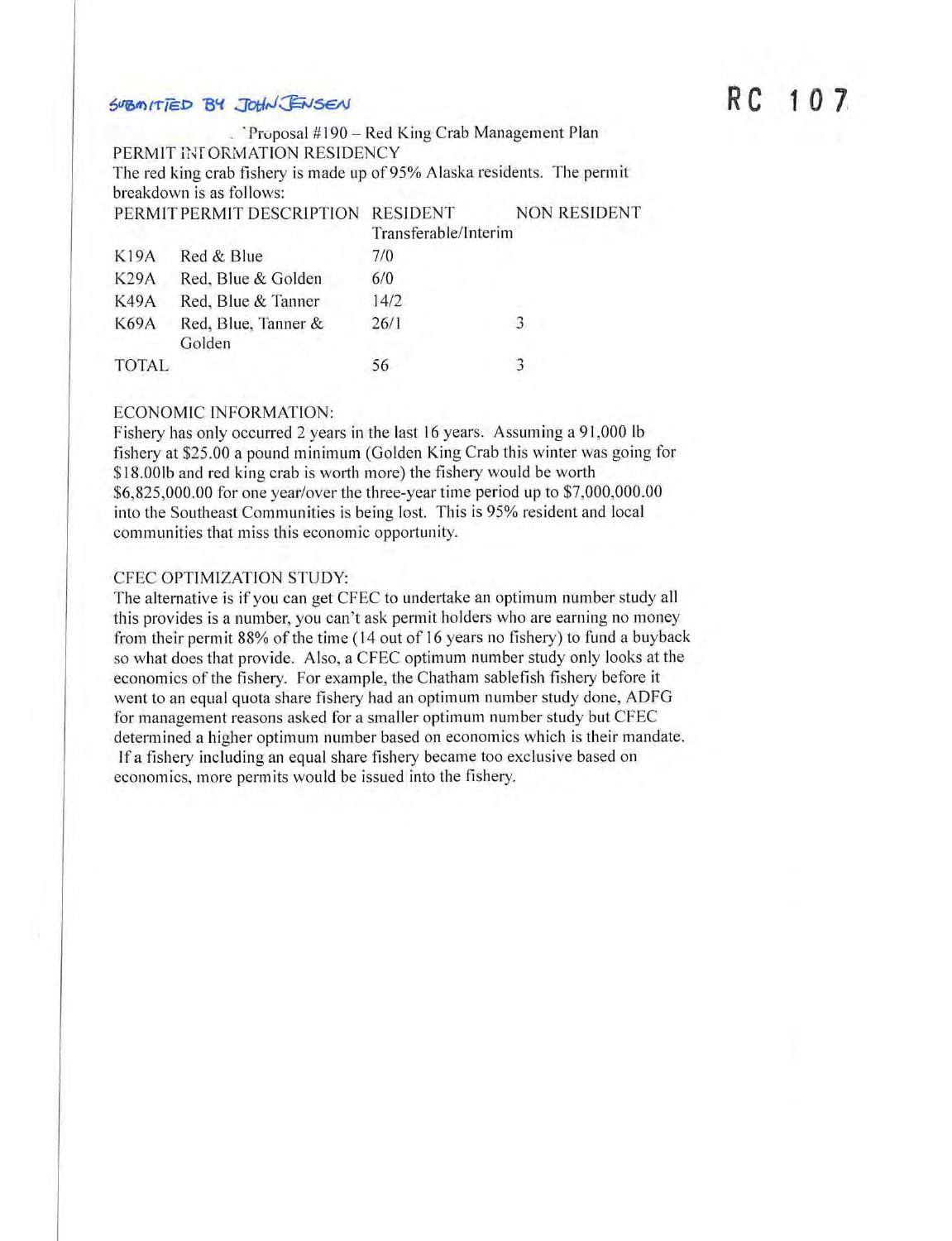## **Alaska Board of Fisheries 2002-214-FB**

### Charge to the Alaska Department of Fish and Game and Southeast Alaska King and Tanner Crab Task Force

The Alaska Board of Fisheries requests the Alaska Department of Fish and Game and the Southeast Alaska King and Tanner Crab Task Force work together to develop a draft Southeast Alaska Tanner Crab Management Plan and an associated suite of regulations for consideration by the board during the next Statewide King and Tanner Crab Board of Fisheries meeting. We understand that the department and the task force have discussed these issues during the March 2002 board meeting and have found agreement upon the current problems and short-term goals, as well as a vision statement for the fishery. Based upon these agreements, the board believes that a management plan and regulatory framework can be developed that will best achieve the goals and visions set out here. Additional time will also allow the department, in consultation with industry, to refine the Tanner crab stock assessment program and develop a longer time series that will allow quantitative assessment of the stock. Because the department is uncertain about the effects of the measures contained in Proposals 481 and 482A, the board believes the best course of action is for the department and industry to work together under guidelines set by the Board of Fisheries. While this plan is developed, the department will continue to manage the fishery in a conservative manner.

Following is an outline of the current fishery problems and a vision for the sustainable management of the Southeast Alaska Tanner crab fishery:

A management plan and associated regulations should address the following problems and goals:

- 1) Reduce fishing pressure in "core areas";
- 2) Reduce handling of females and sublegal males;
- 3) Develop the time and tools to allow for inseason management;
- 4) Develop an abundance based management plan with preseason guideline harvest levels (GHLs);
- 5) Continue a conservative management strategy until a new management plan is in place;
- 6) Maintain the concurrent season with golden king crab;
- 7) Continue and develop the stock assessment program in consultation with industry and communicate the goals and protocols of this program with the fleet.

The management plan and associated regulations should be compatible with a vision for the sustainable management of the Southeast Alaska Tanner crab fishery, outlined as follows:

- 1) Abundance based management by area with preseason GHLs, incorporating infonnation about all stock segments;
- 2) Survey and stock assessment protocols in place that are understood by stakeholders;
- 3) Inseason management targeting specific area GHLs;
- 4) Follow the policies set out in the board's King and Tanner Crab Policy.

ADOPTED: March 21, 2002 Anchorage, Alaska Ed

Ed Dersham, Chair Alaska Board of Fisheries

VOTE: 6-0-1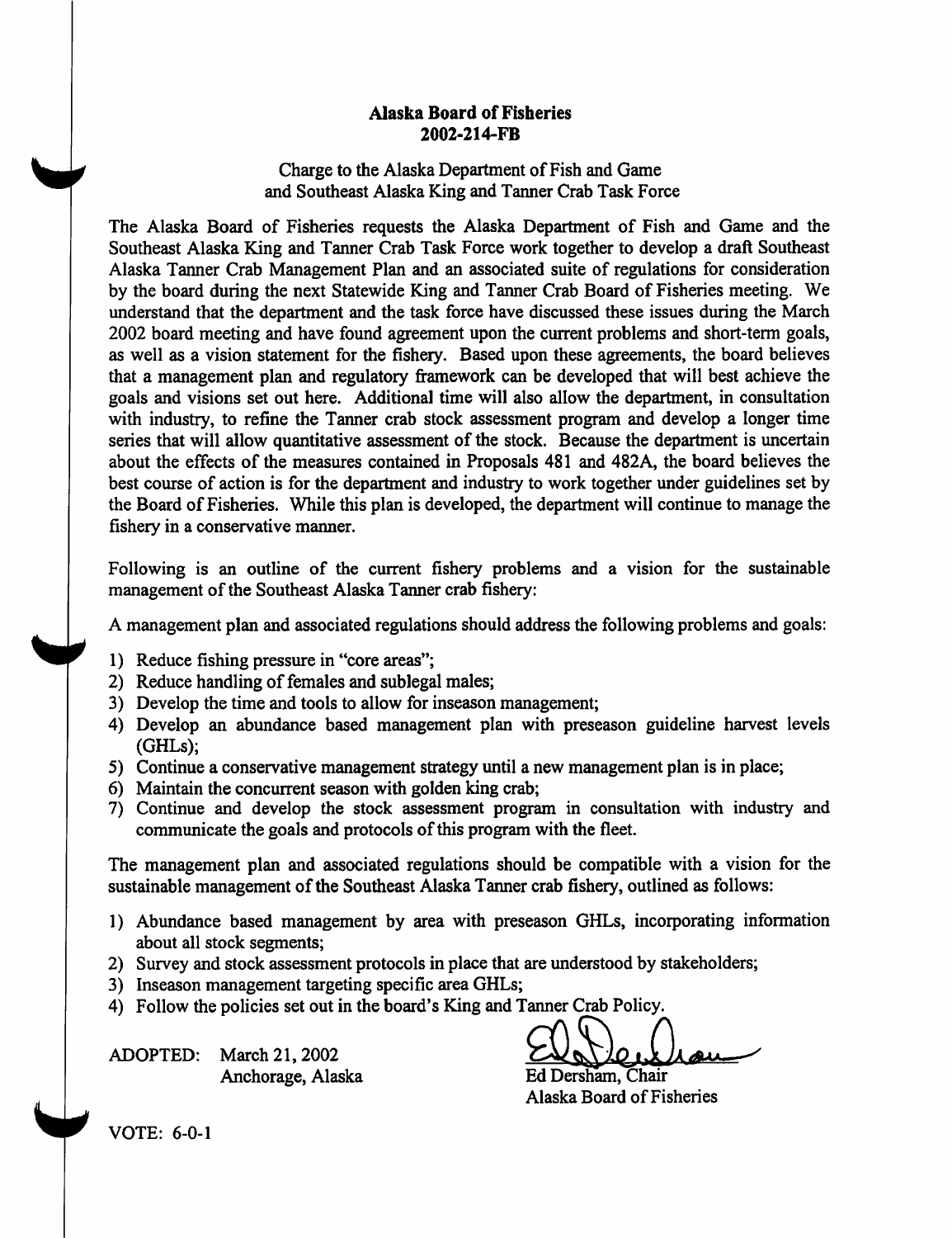#### **Alaska Board of Fisheries 2002-213-FB**

Findings Regarding Revised Red King Crab Threshold Level for Southeastern Alaska Area (Area A)

The Alaska Board of Fisheries discussed Proposal 475 submitted by the Southeast Alaska King and Tanner Crab Task Force to change the minimum threshold level required to open the Southeast Alaska commercial red king crab fishery from the current 300,000 pound level. The Department of Fish and Game stated that the commercial fishery could be successfully managed to target a guideline harvest level of 200,000 pounds or greater, given mandatory catch and effort reporting requirements contained in Proposal 471.

The board finds that mandatory catch reporting has not previously been in place for the Southeast Alaska red king crab fishery and the ability of the department to target lower thresholds relies heavily upon the new management tool. Based upon this finding the board believes it is prudent to set a three-year sunset clause for a new threshold. The board therefore amended the proposal to specify a new threshold level of 200,000 pounds with a three-year sunset clause. Over this three-year period, the department's ability to accurately target guideline harvest levels using mandatory reporting requirements will be evaluated. If a proposal is submitted by either the department or the Southeast Alaska King and Tanner Crab Task Force to establish a minimum threshold level, the board will reassess this threshold level at the next Statewide King and Tanner Crab board meeting. If a proposal to set a minimum threshold level for the Southeast red king crab fishery is not passed following the sunset clause, the threshold level will return to 300,000 pounds.

ADOPTED: March 19, 2002 Anchorage, Alaska Ed Dersham, Chair

Alaska Board of Fisheries

VOTE: 6-0-1